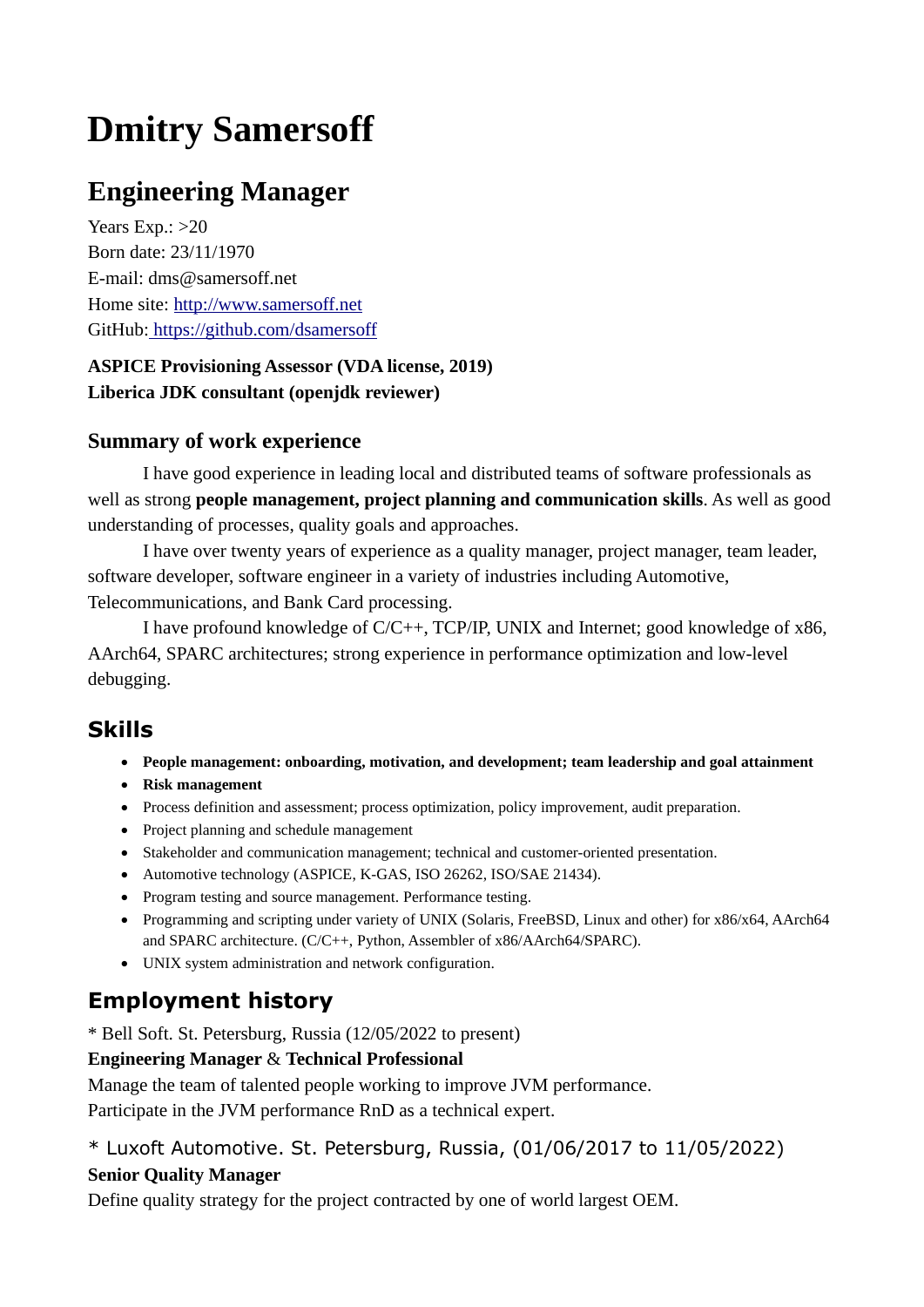Regularly monitor quality metrics of projects, assist and coordinate project quality engineers. Communicate with the customer quality team.

Report quality status to a different level of Luxoft and Customer management.

Prepare the project team to the external audits, conduct ASPICE audits in different projects. Participate in pre-sale activities and contract scope definition.

#### **Engineering Manager**

Define and establish core development processes (task flow, change flow, CI, tired testing etc) Setup different levels of reporting, drive stakeholder communication.

Prepare and drive presentations for the customer.

Perform people management tasks (hiring, monitoring and motivating team members). Write ASPICE documents, prepare the team to ASPICE compliance audits.

#### **Lead Developer, Lead of SIL group**

Perform performance optimization of a simulation framework (SSE, NEON). Lead Development ADTF plugin for data processing and simulation.

# \* Oracle Inc. St. Petersburg, Russia, (01/01/2011 to 31/05/2017)

## **Principal Software developer (IC-4). Java VM development**

Develop JVM runtime and serviceability features. Work on VM postmortem analysis and platform depended issues.

Have openjdk **reviewer** credentials.

## \* Kins Ltd (2011 - 2012)

#### **Project Manager (contracted)**

Drive digital copying studio to production under tight deadlines and high customer pressure. Manage development of cinema.mosfilm.ru portal and official web site of White Tiger movie.

## \* Sun Microsystems Inc. St. Petersburg, Russia, (01/06/2005 to 01/01/2011) **Senior software engineer. Tech lead of Java sustaining group.**

Coordinate efforts of different parties involving in customer case. Solve complex Java VM issues under customer pressure, being responsible for mission critical cases. Assist junior team members in theirs work. [Got recognized f](http://www.samersoff.net/do/index.php/2-uncategorised/76-thecustomer-performance-issue)or customer excellence and outstanding performance.

# \* **Assist Co., St. Petersburg, Russia,** (2002 - 2005)

#### **Technical director**

Managing everyday operations of leading Russian Internet Payment Gateway [\(www.assist.ru\)](http://www.assist.ru/), up to thirty direct reports. Strategic planning of company growth, software development planning and management. Communication with VISA/Europay and major Russian banks on technical issues. Driving implementation of modern plastic card processing technology. Hiring and laying off company employees. Designed work and security policies and processes.

\* LeviSoft., St. Petersburg, Russia, (2000-2002) - software developer.

- \* Web Plus Co., St. Petersburg, Russia, (1998 2000) software engineer/system administrator
- \* Piter publishing Co., St. Petersburg, Russia (1997 1998) webmaster/software developer
- \* STAR Spb Co. St. Petersburg, Russia (1997) software engineer
- \* Health department of St.Petersburg (1995 1997) software engineer
- \* North-west trade association St. Petersburg, Russia (1994-1995) software developer